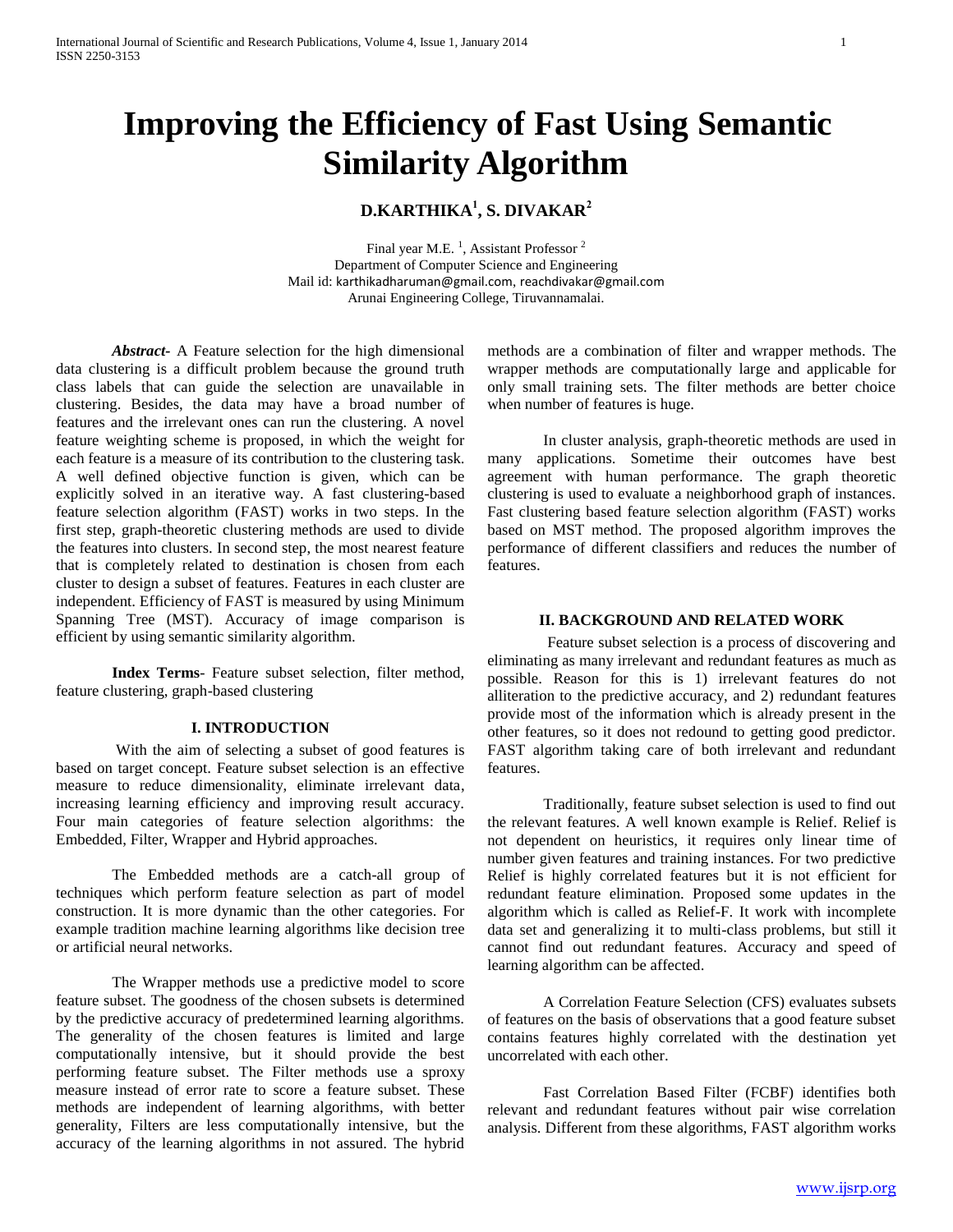based on clustering-based method to select features. Hierarchical clustering is a process of word selection method in the context of text classification. Strategies for hierarchical clustering fall into two types: agglomerative and divisive. Agglomerative hierarchical clustering used to remove redundant features. FAST algorithms cluster the features by using Minimum Spanning Tree method.

#### **III. FEATURE SUBSET SELECTION ALGORITHM**

# **A. FEATURE SUBSET SELECTION**

Feature subset selection algorithm chooses a best subset from available features. To

Obtain a good feature subset; a novel algorithm can effectively and efficiently deal with redundant and irrelevant features.

Proposed FAST algorithm involves 1) minimum spanning tree is constructed from a weighted complete graph; 2) The partitioning of the MST is a cluster example forest with each tree; 3) the select the features from clusters.

# **B.FEATURE EXTRACTION**

Transfer the input data into the set of feature is known as feature extraction. Feature extraction are chosen, feature set should extract the relevant information from input data set to achieve the desire goal. Large set of data can be described accurately by using simplified amount of resource. It materializes new features from functions of the pristine features, whereas feature selection returns a subset of the features.

# **C. CONTENT BASED IMAGE RETRIEVAL**

Content based image retrieval is a technique which uses visual contents to search images from large scale image databases. The term content refers to context in colors, textures, shapes, or any other information that should be derived from image itself.

- HISTOGRAM: It is a measure used to describe the image and distribution of color brightness across the image.
- REGION BASED: Histogram measure is taken only for local images that is different image regions but not for globally.

Content based image retrieval has two techniques, Query techniques and Semantic retrieval.

- QUERY TECHNIQUES: It is query by example technique which involves providing the CBIR system with an example image then it starts its search. Difficulties will arise when trying to describe images with words; it can be removed by query technique.
- SEMANTIC RETRIEVAL: A user point of view the ideal CBIR system involves where the user makes a query.

#### **CONTENT COMPARISON USING IMAGE DATABASE**

An image distance measure is common method for two images comparison in content based image retrieval. Comparison of two similar images in various dimensions such as color, shape, texture measured by image distance measure method.

- COLOR: Color similarity is done by finding a color histogram for every image that identifies the proportion of pixels within an image holding values. Color search involves color histogram comparison.
- COLOR SPACE: Image pixels are represented as point in a 3D color space. RGB, HSV are used as color space for image retrieval. Uniformity is one of the characteristics of color space for image retrieval.
- TEXTURE: Texture measures viewed as visual patterns in image that are spatially defined. It computes brightness of pair of pixels such as degree of contrast, regularity, coarseness and directionality.
- SHAPE: Shape does not refer to the shape of an image but it refers the shape of particular region. Shapes are used to measure the segmentation or edge detection to an image.

# **SIMILARITY/DISTANCE MEASURES**

Instead of exact matching, content-based image retrieval calculates visual similarities between a query image and images in a database. Accordingly, the retrieval result is not a single image but a list of images ranked by their similarities with the query image.

#### **INDEXING SCHEME**

CBIR indexing is effective indexing and also fast in searching of images based on visual features.

# **SEMANTIC SIMILARITY**

It is a concept whereby terms within the term list or a set of documents are assigned based on their semantic content or meaning. This can be achieved by concentrate on topological similarity. Accuracy can be increased efficiently.

#### **V. SYSTEM DESIGN**

#### **A. SYSTEM ARCHITECTURE**

The input selection initially identifies the data using which it creates the database table. The database table has allocated with user data memory. The user selected image is the input image. The details of the selected image are saved in the database table created. The keyword is given as a selection criterion the keyword based image data analysis takes place. In this, the images related to the keyword are analyzed for its properties. Uploading the total data item in the database in fast clustering. Data filtering process takes place and the subset patterns are found. Then the redundant and irrelevant data items are identified and removed. Matrix mortification process takes place. The word pattern construction provides the high level data items which produce the intermediate data items for cluster formation and the query is validated. From the query the input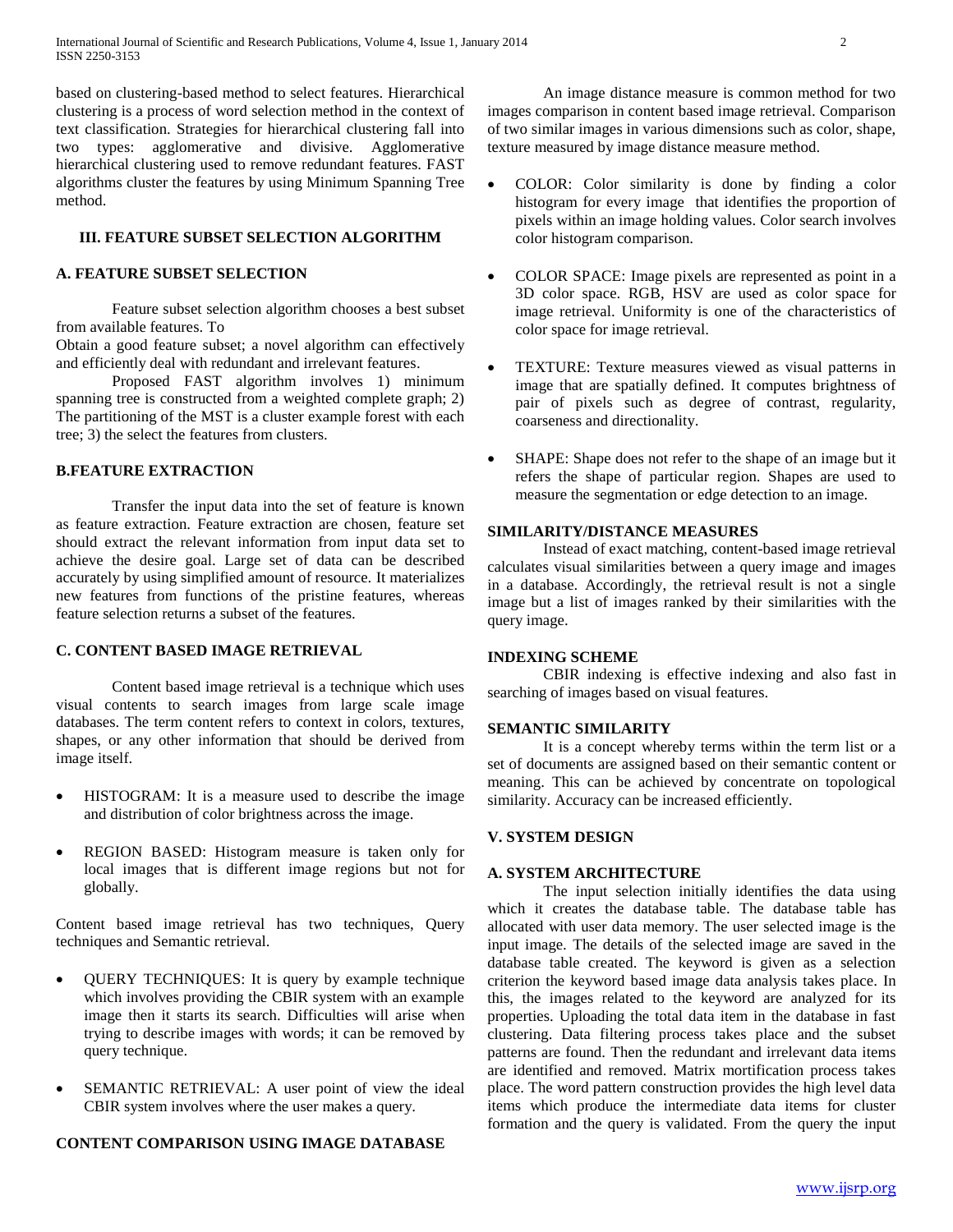items are analyzed and the relevant output of the query is retrieved.



# hput Distributed Quate Relavent Data Items Inclevent Data Items J. Mentha Data Data Co Stare in DE

#### **Subset Selection Algorithm**



- Distributed clustering
- Subset Selection Algorithm
- Graph Partitioning
- Data Resource
- Irrelevant Feature Removal

#### **Module Description:**

#### **Distributed clustering**

Distributed clustering algorithms embrace this trend of merging computations with communication and explore all the facts of the distributed computing environments. Thus a distributed algorithm must take under consideration that the data may be distributed inherently. Distributed version of the algorithm manages to distinguish the number of clusters present in a dataset with satisfactory accuracy in a distributed clustering; the dataset is spread over a number of different types. Thus, let us assume that the entire dataset X is distributed among m, each one string Xi for  $i = 1$ ; m, so  $X = S$ i=1;m Xi . Furthermore let us assume that there is a central one O that will hold the final clustering results. So, the distributed



Subset selection is an important pre-processing tool in data mining. It can be an active field in research and development for past three decades. As the datasets are getting bigger both in terms of instances and feature count in the fields of research, customer relationship management, this enormity causes scalability and performance issues in learning algorithms.

clustering algorithm will form the number of partitions into groups, which helps us to find relevant and irrelevant data.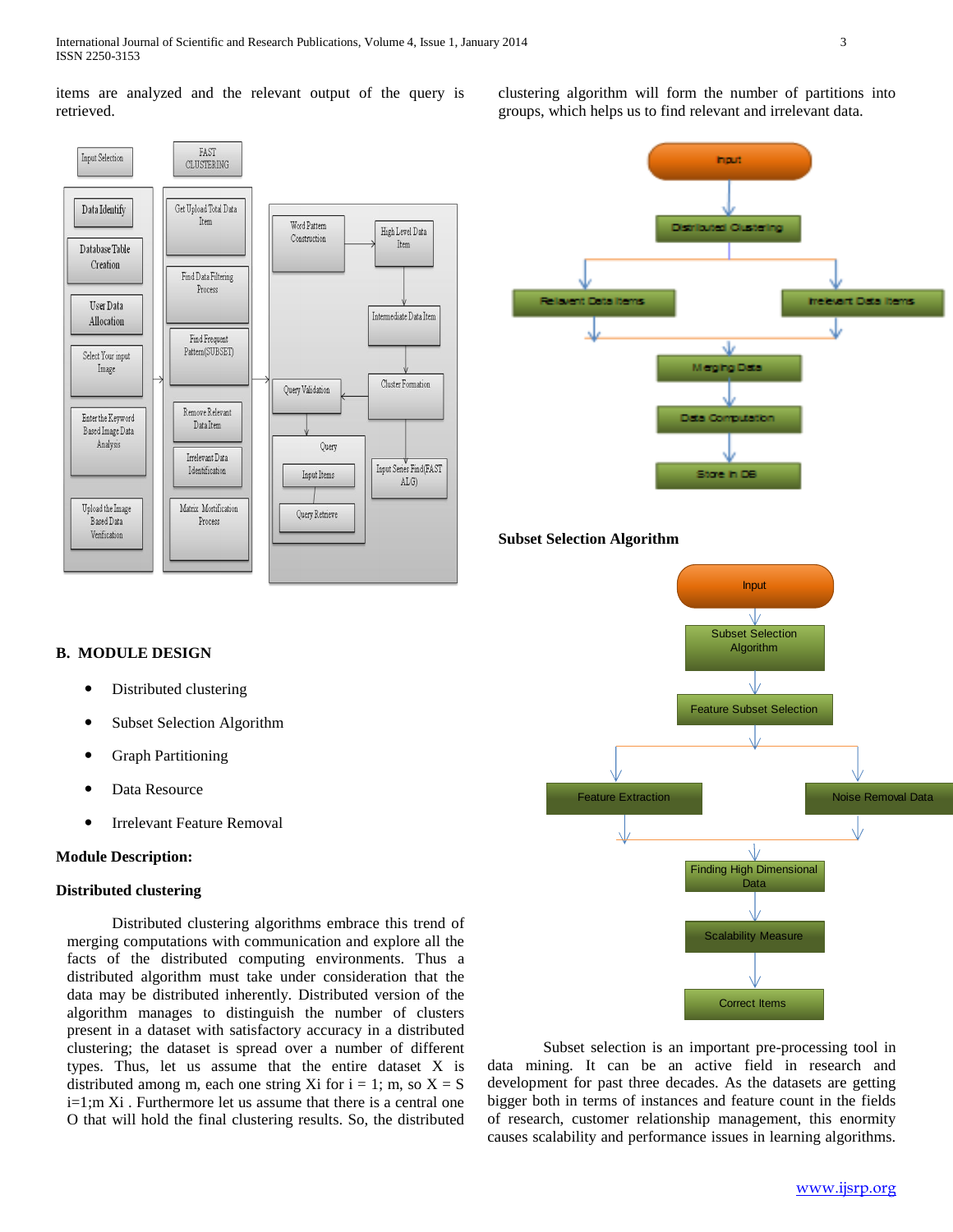Subset selection solves the scalability issue and increases the performance of classification models by eliminating redundant, irrelevant or noisy features from high dimensional datasets. Subset selection is a process of selecting a subset of relevant features by applying certain evaluation criteria.

In general, feature selection process consists of three phases. It starts with selecting a subset of original features and evaluating each feature's worth in the subset. Secondly, using this evaluation, some features in the subset may be eliminated or enumerated to the existing subset. Thirdly, it checks whether the final subset is good enough using certain evaluation criterion. Subset selection can be classified into feature subset selection and feature ranking. Feature ranking calculates the score of each attribute and then sorts them according to their scores. Feature subset selection selects a subset of attributes which collectively increases the performance of the model.

# **Graph Partitioning**

Documents are usually represented as high-dimensional vectors in term space. This method of using graph partitioning for initializing the feature map. For the binary datasets, we can find the frequent associations between features and build the association graph of the features. Then we use the graph partitioning algorithm to partition the features into several parts, i.e., to induce the initial feature map.



# **Data Resource**

Document clustering methods can be mainly categorized into two types: partitioning and Fast clustering. Partitioning method decompose a collection of documents into a given number disjoint clusters which are optimal in terms of some predefined criteria functions. For example, the traditional K-means method tries to minimize the sum-of-squared-errors criterion function. The criteria functions of adaptive K-means approaches usually take more factors into consideration and hence more complicated. The numbers of features of the 35 data sets vary from 37 to 49, 52 with a mean of 7,874. The dimensionalities of the 54.3 percent data sets exceed 5,000, of which 28.6 percent data sets have more than 10,000 features. The 35 data sets cover a range of application domains such as text, image and bio microarray data classification.

#### **Irrelevant Feature Removal**

The irrelevant feature removal is a technique if the right relevance measure is defined or selected, while the redundant feature elimination is easy. 1) Minimum spanning tree is constructed from a weighted complete graph; 2) The partitioning of the MST is a cluster example forest with each tree; 3) the select the features from clusters.

Relevant features should be strong correlation with destination. So are always necessary for a best output, while redundant features are not because their values are completely correlated with each other.

# **V. CONCLUSION**

A novel clustering based algorithm can effectively and efficiently deal with redundant and irrelevant features. This algorithm involves 1) irrelevant features are removed efficiently; 2) minimum spanning tree is constructed from a weighted complete graph, 3) partitioning the MST and the select the features from clusters. The result set shows that the accuracy can be efficiently increased in the proposed system than conventional algorithm.

# **REFERENCES**

[1] S. Das, "Filters, Wrappers and a Boosting-Based Hybrid for Feature Selection," Proc. 18th Int'l Conf. Machine Learning, pp. 74-81, 2001.

[2] Battiti.R, Using "Mutual Information for selecting Features in Supervised Neural Net Learning" Proc.IEEE Neural Networks, vol 5, 2002

[3] R. Butterworth, G. Piatetsky-Shapiro, and D.A. Simovici, "On Feature Selection through Clustering," Proc. IEEE Fifth Int'l Conf. Data Mining, pp. 581-584, 2005.

[4] Huan Liu, "Toward Integrating Feature Selection Algorithms for Classification and Clustering," IEEE. Knowledge and Data, vol.17, 2005

[5] S. Garcia and F. Herrera, "An Extension on Statistical Comparisons of Classifiers over Multiple Data Sets for All Pairwise Comparisons," J. Machine Learning Res., vol. 9, pp. 2677-2694, 2008.